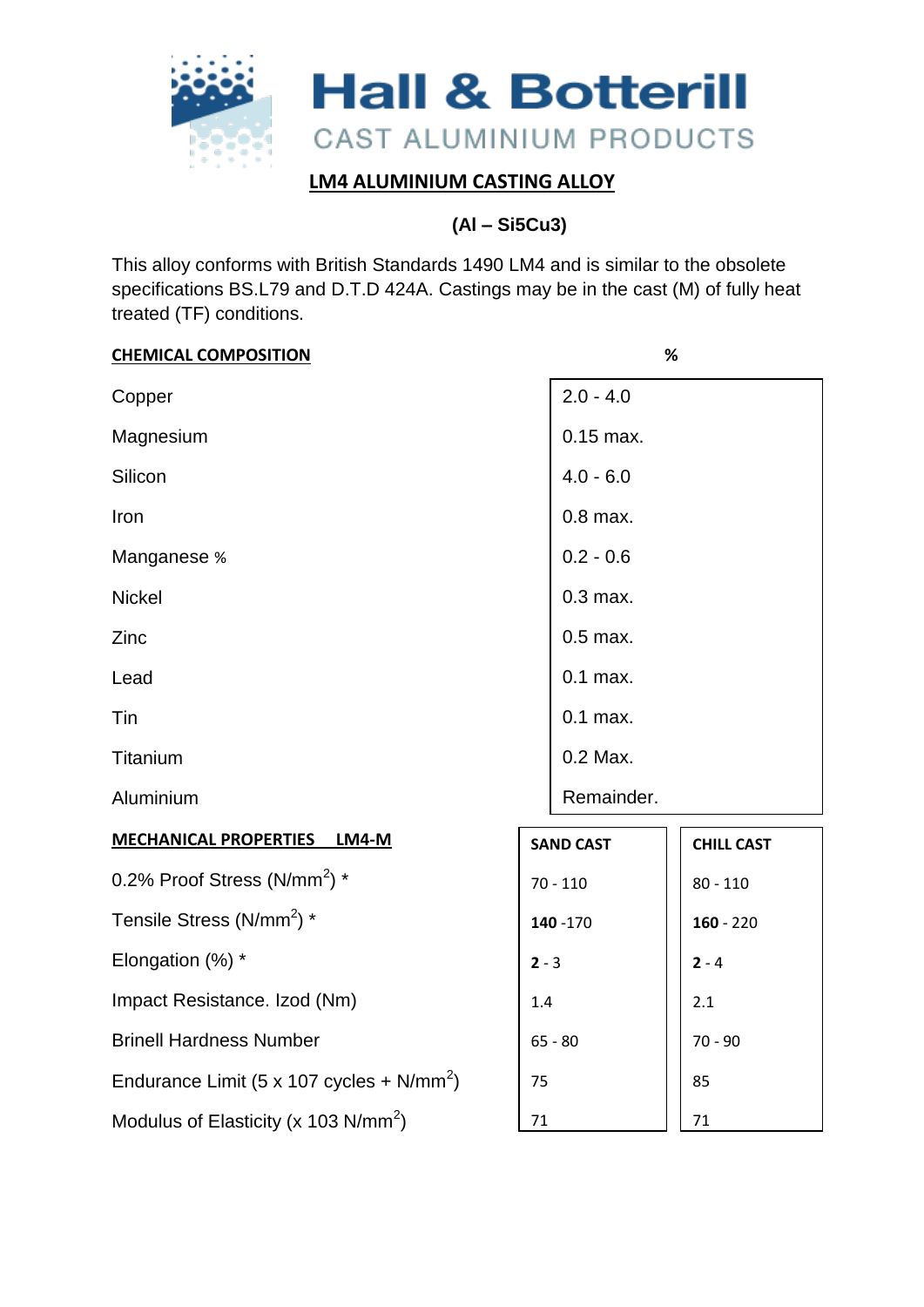#### **LM4-TF**

|                                                  | <b>SAND CAST</b> | <b>CHILL CAST</b> |
|--------------------------------------------------|------------------|-------------------|
| 0.2% Proof Stress (N/mm <sup>2</sup> ) *         | $200 - 300$      | $200 - 300$       |
| Tensile Stress (N/mm <sup>2</sup> ) *            | $230 - 290$      | $280 - 370$       |
| Elongation $(\%)^*$                              | $0 - 2$          | 5                 |
| <b>Brinell Hardness Number</b>                   | $90 - 120$       | $90 - 120$        |
| Modulus Of Elasticity (x 103 N/mm <sup>2</sup> ) | 71               | 71                |

\* The values shown are typical ranges for sand and chill cast test bars produced to the requirements of B.S. 1490, those in heavier type are minimum specification values.

#### **STRENGTH AT ELEVATED TEMPERATURES.**

Room temperature tensile strength of LM4-M is largely retained up to 200°C and falls to about half at  $300^{\circ}$ C.

# **PHYSICAL PROPERTIES**

| Coefficient Of Thermal Expansion (per °C at 20 - 100°C)          | 0.000021    |
|------------------------------------------------------------------|-------------|
| Thermal Conductivity (cal/cm2/cm/ $\rm{^o}C$ at 25 $\rm{^o}C$ )# | 0.29        |
| Electrical Conductivity (% copper standard at $20^0$ C)#         | 32          |
| <b>Specific Gravity</b>                                          | 2.73        |
| Freezing Range $(^{\circ}C)$ approx.                             | $625 - 525$ |

# Applies to chill castings; value is approximate and will vary with condition.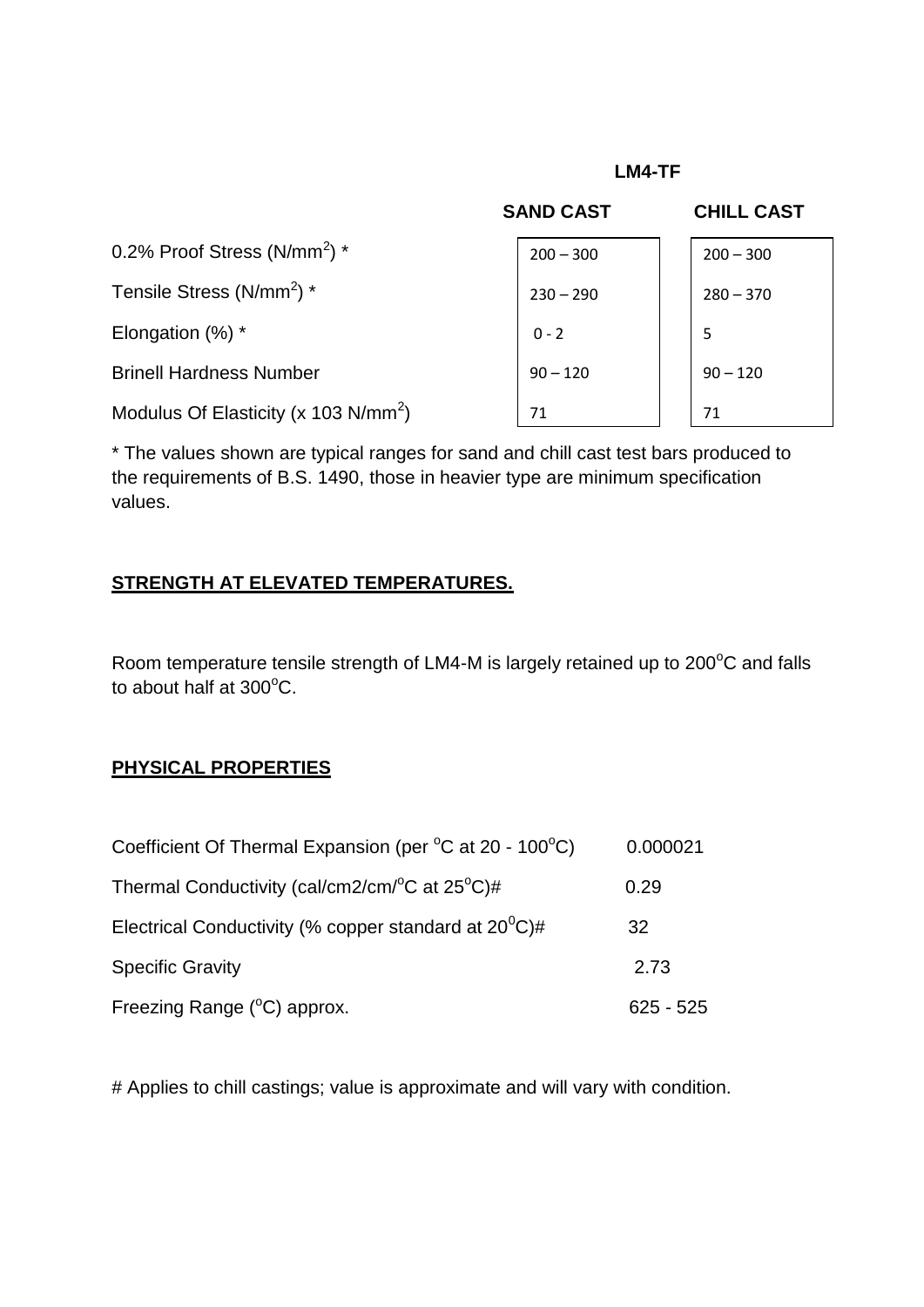#### **MACHINABILITY**

LM4 has fairly good machining properties being intermediate between the rather difficult aluminium - silicon alloys and the easily machinable aluminium - copper group. As with the former, moderately high tool wear must be expected. Liberal cutting lubricant and coolant should be employed.

Castings show improved machinability after heat treatment.

#### **CORROSION RESISTANCE**

Resistance to attack under normal atmospheric condition is fairly good. Considerable improvement in resistance to corrosion is however effected by anodic treatment; small increase in resistance is obtained when the alloy is solution heat treated.

### **ANODISING**

Treatment by the chromic acid process will give a resistant but generally greyish coloured surface, but a lighter film suitable for dyeing can be obtained with the sulphuric acid method. The colour and quality of the coating depend to some extent upon the condition of the castings, i.e. whether sand or chill cast and whether heat treated, and also on the thickness of the film.

#### **CASTING CHARACTERISTICS**

**FLUIDITY Comparished Comparished Comparished Comparished Comparished Comparished Comparished Comparished Comparished Comparished Comparished Comparished Comparished Comparished Comparished Comparished Comparished Compar** between aluminium silicon and aluminium - copper alloys.

**PRESSURE TIGHTNESS** Suitable for leak tight castings.

**HOT TEARING** Its resistance to hot tearing is superior to that of most aluminium base casting alloys except the aluminium - silicon type.

**TYPICAL POURING TEMPERATURE - 720<sup>0</sup>C** The actual temperatures employed may range considerably above or below this value and will depend upon the particular for each casting.

#### **NOTES**

Overheating during melting of this alloy may result in coarse grained sand castings and should be avoided. Grain refining treatment may be employed to advantage. The placing of feeders (or sometimes chills) at isolated heavy sections of castings is essential.